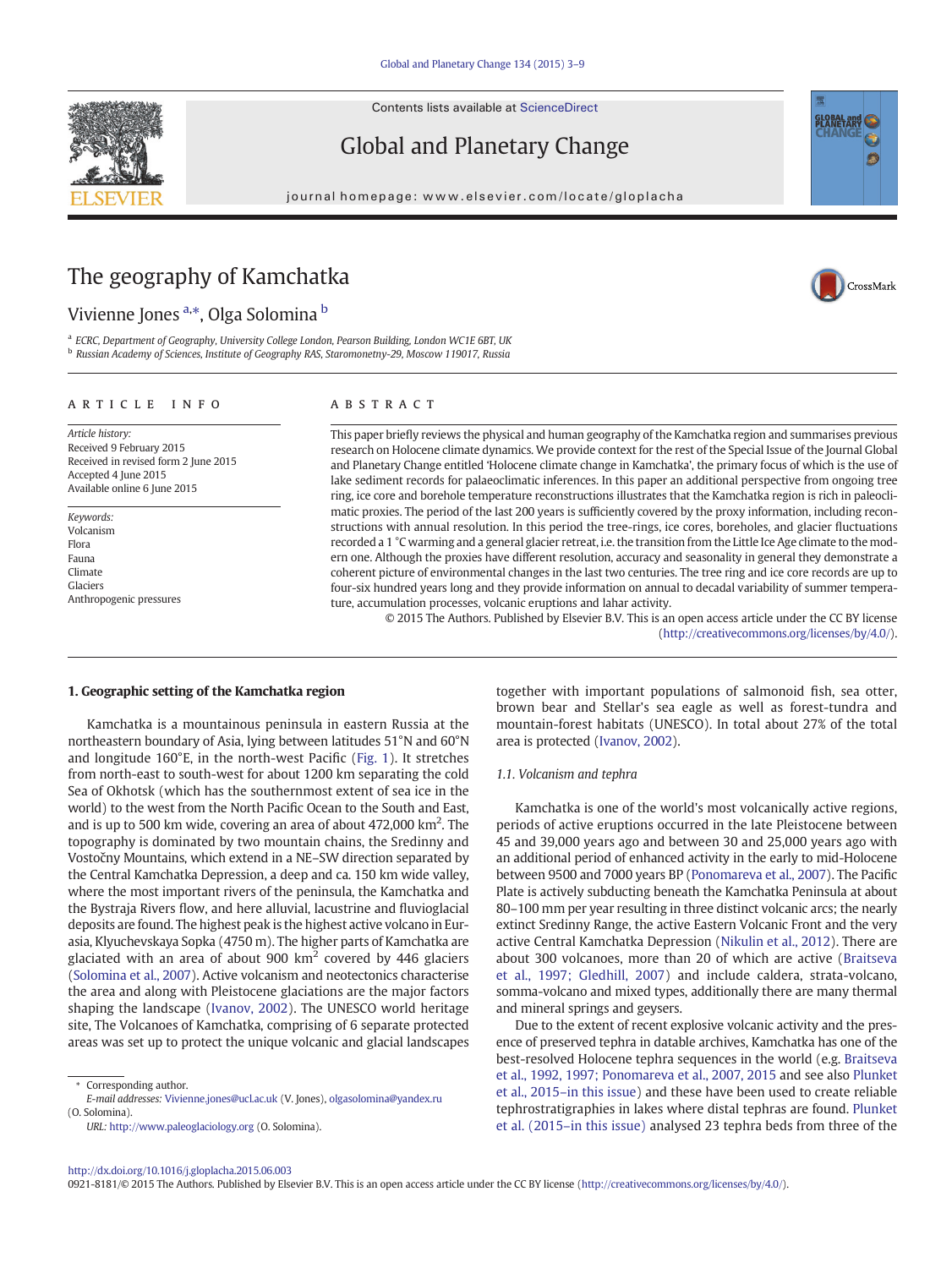<span id="page-1-0"></span>

Fig. 1. Location of the Kamchatka Peninsula showing the main volcanoes and location of sites. Glaciers are denoted by grey shading

lakes studied in this special issue (Olive Backed, Pechora and Lifebouy). As well as finding tephras from the nearest volcano, Shiveluch (N 56°38′, E 161°19′; H = 3283 m asl, Fig. 1), material from more southern volcanic systems was also found and they were able to extend the distribution of two Ksudach tephras ( $KS_2$  and  $KS_1$ ) to the northern part of Kamchatka, 900 km from the source.

The Peninsula has experienced many tsunamis, and historic tsunami deposits have been described along the eastern coast where the presence of tephra means that events can be correlated and dated with the largest recent events occurring in 1737 and 1952 CE. The 1952 event was one of the largest in the 20th century and completed destroyed settlements in southern Kamchatka, whilst the 1737 event was probably at least as large with around 14 other events recorded in the historic period with some records going back thousands of years [\(Pinegina and Bourgeois, 2001\)](#page-5-0).

#### 1.2. Glaciers, glacial history and permafrost

Today there is no permafrost south of 57°N due to the relatively mild winters and heavy snow cover, whilst further north there is discontinuous permafrost. Most of the glaciers of Kamchatka are located in the Sredinny and Eastern Ranges (Fig. 1), along the coast of the Peninsula [\(Solomina et al., 2007\)](#page-6-0) and today 238 cirques are occupied by active glaciers ([Barr and Spagnolo, 2013](#page-5-0)). Throughout the Holocene, The Peninsula has experienced several phases of glacier advance and retreat. The chronology of these fluctuations is still very poorly constrained, although the most extensive advance occurred before 6800 years ago when glaciers expanded to about 8 km beyond their present-day extent, the moraines might be much older (pre-Holocene). There is also evidence for advances with a minimum age of about 4500 years ago, but again these are poorly constrained and could be several millennia older. A series of Neoglacial advances are more accurately dated and these began ca. 2500 years ago, with the most recent of them occurring during the Little Ice Age (between c. 1350 and 1850 CE). [Barr and](#page-5-0) [Solomina \(in this issue\)](#page-5-0) provide a detailed overview of Holocene glacier fluctuations.

#### 2. Present-day climate

The climate of Kamchatka is influenced by its position at the eastern margin of the Asian landmass, by its mountain ranges, by the cold ocean currents present to the east, and by the Sea of Okhotsk to the west. It is generally considered to have a sub-arctic climate and is wetter and milder than inland parts of east Siberia.

Cold currents in the Sea of Okhotsk and the cold East Kamchatka Current (which further south is called the Oyashio or Kurile current) which flows SW along the east coast of Kamchatka both have an important impact on the coastal margins of The Peninsula [\(Qui, 2001](#page-5-0)) resulting in a cool and maritime climate along the coastal margins. The East Kamchatka Current also provides a very rich fishery (see below) due its upwelling, nutrient-rich nature.

In terms of pressure systems, in winter the Siberian High (which develops to the NW) and the Aleutian low (AL) which develops to the west dominate, whilst in summer, the Pacific High (which develops to the SE) dominates [\(Shahgedanova, 2002\)](#page-5-0). These result in coldcontinental conditions arising from the NW during winter and warmmoist air masses moving across The Peninsula, from SE to NW during summer. The dominant source of moisture is the North Pacific, to the south and east, though the Sea of Okhotsk, to the west, acts as a secondary source. Although the storm tracks of the AL generally move from west to east numerous factors have been found to influence their trajectories [\(Pickart et al., 2009\)](#page-5-0). For example, the Siberian High can block storms resulting in more pack ice in the Bering Sea. The AL also shows annual and interannual variability generally moving west in the later winter. The interannual variability is measured by the North Pacific Index (NPI) which is a measure of the position and intensity of the AL calculated as the area-weighted sea level pressure over the region 30°N–65°N, 160°E–140°W (<http://www.beringclimate.noaa.gov>). The NPI was low between 1976 and 1988 when the centre of action shifted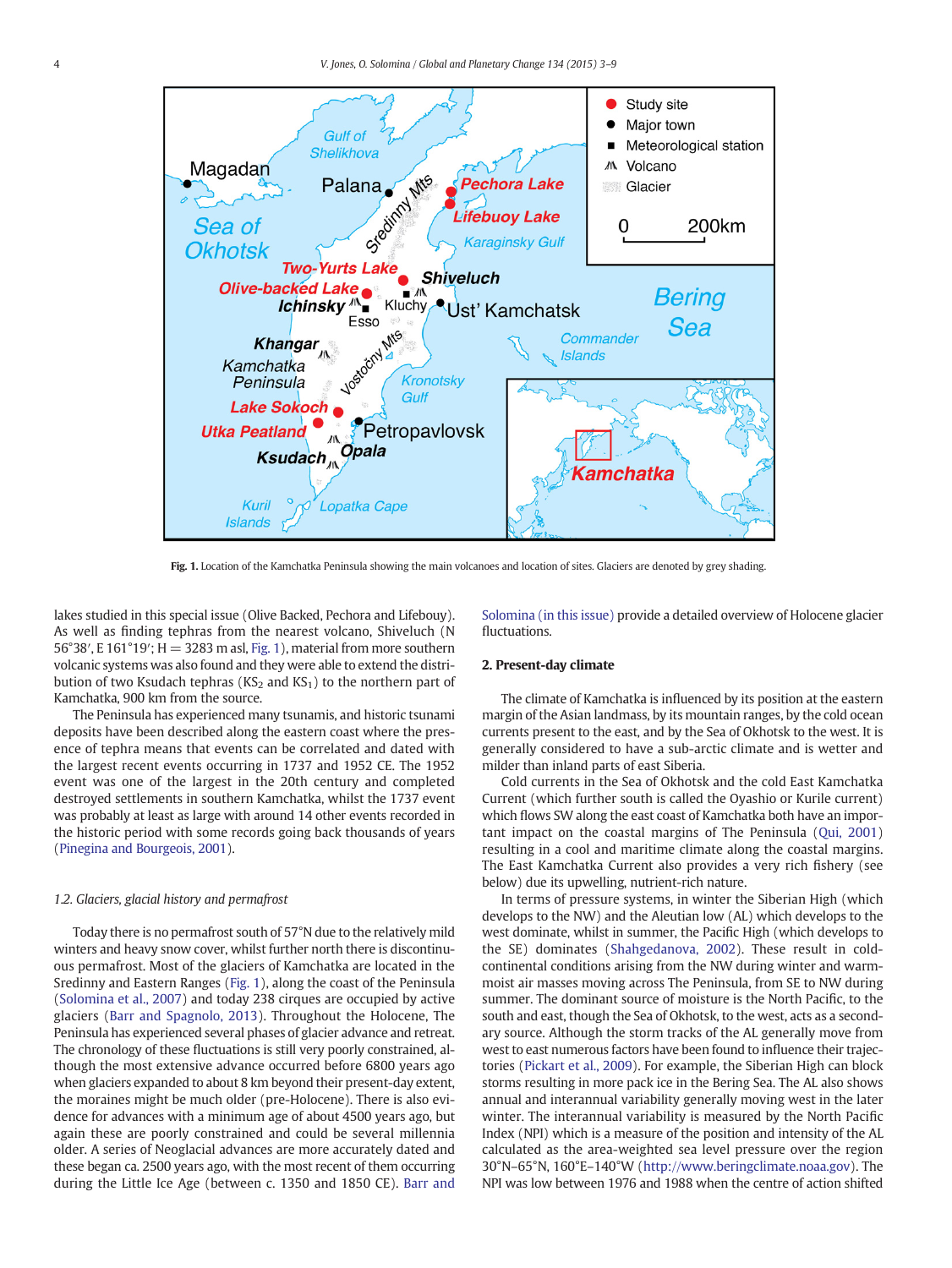eastwards and the track of the AL was situated further south [\(Pickart](#page-5-0) [et al., 2009\)](#page-5-0), [Rodionov et al., 2005](#page-5-0) show that this strongly influences air temperatures in the Bering Sea.

In winter the position of the AL also influences the extent of sea ice in the Sea of Okhotsk; when the AL is situated further north, northerly winds dominate and the formation of polynyas means sea ice is less extensive than when the AL is further south and easterly winds dominate [\(Itaki and Ikehara, 2004\)](#page-5-0). The history of sea ice distribution has provided palaeo-records of past atmospheric circulation patterns [\(Katsuki](#page-5-0) [et al., 2010\)](#page-5-0). In the summer the thermal regime of the Okhotsk Sea is determined by the positions of the East Asian Low and the Pacific High [\(Glebova et al., 2009](#page-5-0)).

The atmospheric NPI is also correlated with the Pacific Decadal Oscillation Index (PDOI) which is an expression of sea surface temperature (SST) with a c. 20–30 year pattern of variability. In the warm phase, SST anomalies are negative from the coast of Japan eastward with the strongest signal in the east-central North Pacific, and positive along the North American coast, extending to the south-eastern Bering Sea. In the cold phase there is the opposite distribution of SST anomalies. [Solomina et al. \(2007\)](#page-6-0) showed that there is a relationship between the PDO and summer (JJA) temperatures from coastal (Petropavlovosk) and inland (Kluchy) stations; but that this is not stable through time and that there is a difference between records.

In the summer the development of the East Asia Low in continental Asia and the North Pacific High has a strong influence in the Pacific, bringing moist and warm air to Kamchtaka in summer and the North Pacific High shifts towards the equator when the AL becomes more active in winter.

[Novakovsky \(1992\)](#page-5-0) and [Krestov et al. \(2008\)](#page-5-0) identify two climate provinces in Kamchatka, a sub-oceanic to maritime province along the coast and a subcontinental to sub-maritime region in the central depression. Temperatures in Petropavlosk [\(Fig. 1\)](#page-1-0) are relatively mild, with summer maxima reaching about 15 °C and winter lows around −8 °C. The orientation of the mountain ranges protects the inner regions of The Peninsula from the influence of the North Pacific, leading to a more continental climate in the interior, and wet and heavily glaciated conditions on the east coast. In the interior valley of the Kamchatka River (e.g. Klyuchi station), temperatures are significantly more continental, reaching 19 °C in summer and falling as low as −41 °C in winter.

The area experiences high cyclonic activity which come from the southwest bringing warm and humid air frequently associated with heavy precipitation, strong winds and rapid temperature changes. Annual precipitation is high, up to 2500 mm in the coastal regions, whereas in the Central Valley (e.g. Klutchy meterological station) it can be as low as 350 mm ([Krestov et al., 2008; Neshataeva, 2009](#page-5-0)). The southeast coast south of Petropavlovsk-Kamchatsky generally receives around 1350 mm of precipitation. Precipitation occurs fairly evenly throughout the year, and a characteristic feature of The Peninsula is a deep snow cover (over 5 m in some areas) during winter and spring, which frequently persists until August in the high mountains [\(Dirksen et al.,](#page-5-0) [2013\)](#page-5-0) with snow representing 50% of precipitation in some places [\(Novakovsky, 1992\)](#page-5-0).

#### 3. Present-day vegetation

Kamchatka lies in the boreal zone of Eurasia and about a third of the area is forested, another third covered with shrub, and the remainder either occupied by alpine tundra, wetlands or volcanic landscapes [\(Ivanov, 2002\)](#page-5-0). Due to active volcanism and severe climatic conditions there is not a large endemic flora ([Ivanov, 2002\)](#page-5-0) but there is a diverse Palaearctic flora, with some nationally threatened species and at least 16 endemics [\(Nazarova et al., 2013](#page-5-0)). The main vegetation zones are represented by maritime meadows, Larix cajanderi and Picea ajanensis forests, Betula ermanii forests, Pinus pumila and Alnus kamtschatica shrubs, alpine meadows, mountain tundra and cold deserts ([Neshataeva, 2009](#page-5-0)).

There are clear altitudinal vegetational zones which are strongly climate-dependent. Altitudinal vegetation belts extend from basal stone birch (B. ermannii) forests, to subalpine dwarf pine (P. pumila) and alder thickets, to alpine tundra and bare ground [\(Krestov et al.,](#page-5-0) [2008](#page-5-0)) but with large differences between coastal and interior areas, between the Pacific and Sea of Okhotsk coasts and with strong local effects of volcanic activity which can destroy plant cover and initiate succession. The coast of the Sea of Okhotsk is generally colder than the Pacific coast and is characterized by extensive peat bog formation on a large marshy plain. The vegetation in the more continental interior of The Peninsula, the Central Kamchatka depression differs from that of the coastal areas supporting isolated populations of L. cajanderi, Picea jezoensis and Betula platyphylla, which form forests at lower elevations [\(Krestov et al., 2008, Neshataeva, 2009; Dirksen et al., 2013\)](#page-5-0). Elsewhere spruce and larch forests grow to an elevation of 300–350 m and in places larch trees are found at 1000 m. Stone birch can thrive at altitudes of 600–800 m and creeping pine, alder and willow can be found at altitudes of up to 1000 m. Alpine meadows and mountain tundra dominate the elevations near the glaciers [\(Solomina et al., 2007](#page-6-0)).

The most abundant tree in lower forests is stone birch, which is welladapted to maritime conditions and is a distinctive feature of Kamchatka's vegetation. White birch (B. platyphylla) occurs in mixed and secondary forests mainly in the continental interior. Tree alder (Alnus hirsuta) grows with poplar and willow along rivers, and other damp areas ([Dirksen et al., 2013](#page-5-0)). The shrublands are dominated by shrub alder (Alnus fruticosa) and dwarf pine. The rest of The Peninsula comprises marshes, bogs, meadows, lowland tundra, alpine tundra, and volcanic deserts.

Bioclimatic indices show that Kamchatka belongs to the maritime and suboceanic sectors of the Boreal zone but high humidity, relatively low temperatures, short growing seasons and heavy snowfalls create unique ecological conditions, known as snow forests [\(Krestov et al.,](#page-5-0) [2008](#page-5-0)), ideally suited for dwarf alder, dwarf pine and stone birch forests.

Timber extraction has been historically important particularly within the central conifer-dominated area where only an estimated 2.1% remains undisturbed by logging or recent fire [\(Eichhorn, 2010\)](#page-5-0). However, the largely intact forest in many areas has led to the identification of the area as being a priority for conservation and the Bystrinsky region of central Kamchatka has been designated part of the UNESCO World Heritage Site (Volcanoes of Kamchtka) on the basis of both its pristine environments and the Reindeer-herding Eveni people. Almost a third of Kamchatka's forests receive some protection from exploitation, though the Bystrinsky region remains threatened by potential mining developments [\(Eichhorn, 2010\)](#page-5-0).

#### 3.1. Present-day fauna

Although wildlife is abundant in Kamchatka the marine resources have been commercially exploited and in the past fur trapping was important. The fauna has a relatively low diversity, with the Kamchatka Peninsula exhibiting some of the biogeographic qualities of an island. However, a number of species are abundant, including the worlds largest population of bears the Kamchatkan brown bear (Ursus arctos beringianus) [\(van Zoelen, 2002](#page-6-0)), snow ram, northern deer, sable and wolverine, and there is a high level of endemism. Important birds include Stellar's sea eagle (50% of the world's population), white-tailed eagle, golden eagle, gyrfalcon and peregrine falcon. There are numerous seabird colonies and 50% of the global population of Aleutian tern nest on The Peninsula. Almost all rivers, serve as salmon spawning grounds, a key species for predatory birds and mammals. All 11 species of salmonid fish coexist in several of Kamchatka's rivers (UNESCO) and Kamchatka contains probably the world's greatest diversity of salmonid fish, including all six species of anadromous Pacific salmon (chinook, chum, coho, seema, pink, and sockeye) and it is estimated that a fifth of all Pacific salmon originates in Kamchatka. Kuril Lake, in the south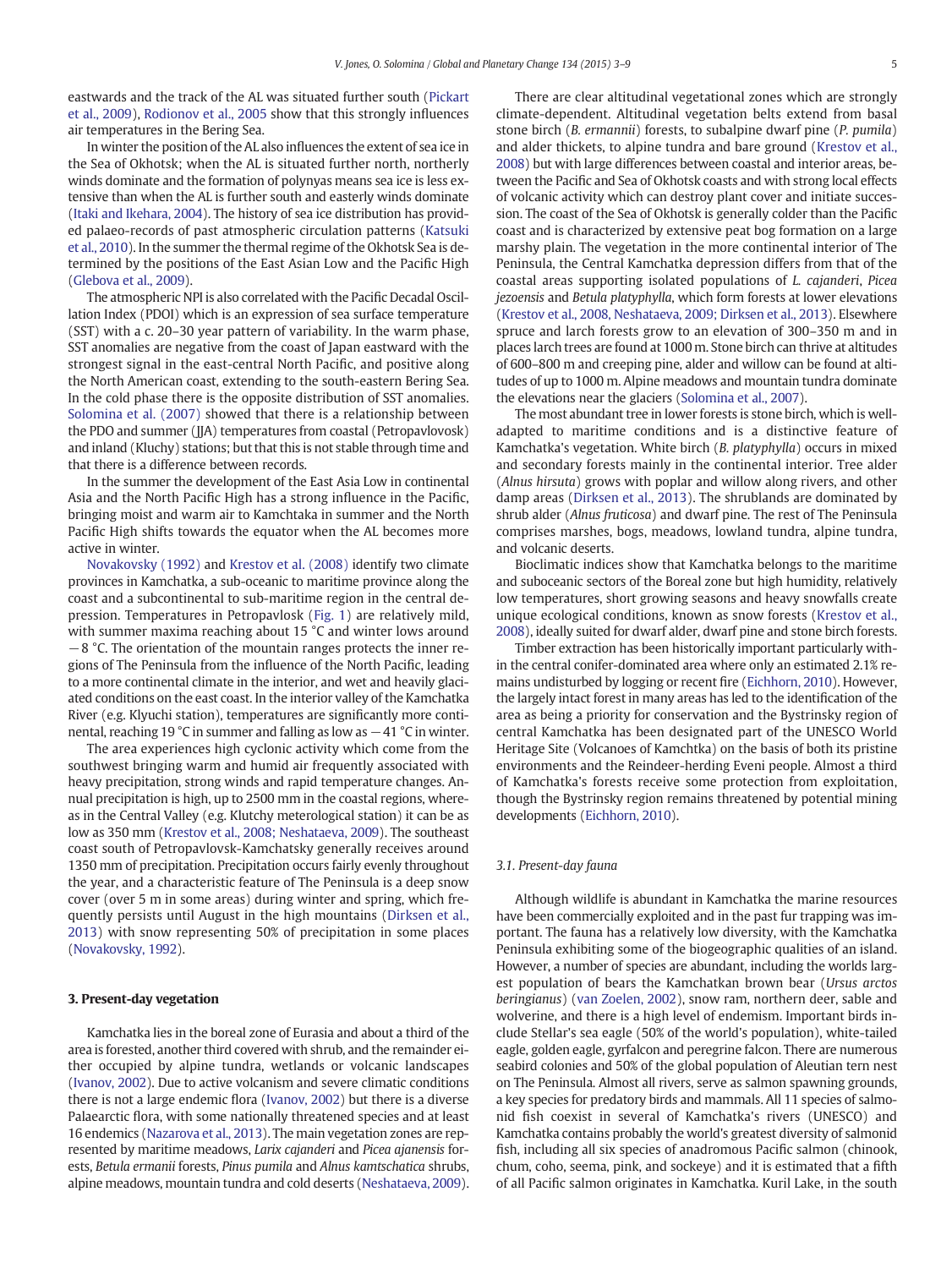of the Peninsula (51° 45′ N 157° 12′E) is recognized as the largest spawning-ground for sockeye in Eurasia [\(The Royal Geographical](#page-6-0) [Society, 2015\)](#page-6-0).

#### 4. Human geography and anthropogenic pressures

In term of recent history the capital, Petropavlovsk-Kamchatksy, was founded in 1740 CE, by the Danish navigator Vitus Bering who was in the service of the Russian Navy but it did not become a large city until the Soviet era. Geopolitically, Kamchatka was important throughout the eras of the Russian Empire and the Soviet Union for its naval base and general border region security (Stephan 1994, in [Graybill, 2013](#page-5-0)). Today the region remains economically important for Sea of Okhotsk and Pacific fisheries, especially for salmon and crab ([Newell, 2004](#page-5-0), In [Graybill, 2013](#page-5-0)).

Administratively Kamchatka is a constituent part of the Russian Federation with a population of around 322,000, concentrated in two main areas; around the city of Petropavlovsk-Kamchatsky which is home to about 70% of the population, and the Central Kamchatka valley where commercial agriculture and forestry takes place. Across Avacha Bay from the city of Petropavlovsk-Kamchatsky is the Rybachiy Nuclear Submarine Base, established during the Soviet regime and still used by the Russian Navy. Until 1990 CE the Peninsula was closed to all outsiders due its strategic importance as a military area possibly leaving a legacy of pollution and contamination of the landscape with heavy metals and radiation. Nuclear waste storage sites are situated on The Peninsula with reports of a possible leak in 1990 (Bradley 1997 in [Pryde, 2010\)](#page-5-0). There is little fossil fuel consumption since geothermal resources are used for power generation, with the Pauzhetskaya plant operating since 1967, and farmers commonly using geothermal sources for energy ([Ivanov,](#page-5-0) [2002\)](#page-5-0).

Pollution data is however, scarce [\(Jones et al., 2015](#page-5-0)–in this issue). To our knowledge there are no palaeolimnological studies of recent environmental change on The Peninsula, and the Kamchatka area is considered to be 'pristine' by [van Zoelen \(2002\)](#page-6-0) who attributes the preservation of an 'ecologically pristine wilderness area' to the consequences of it being a closed area for many decades allowing for example, large populations of the Kamchatkan brown bear to persist.

Six UNESCO World Heritage List sites have been designated in the Volcanoes of Kamchatka group, which encompasses more than 4 million ha [\(UNESCO, 2015](#page-6-0)). However, although about 27% of Kamchatka is protected, much of the area consists of rocks and ice, and Kamchatka's most important conifer forests, essential for flood control and ensuring healthy salmon runs, remain largely unprotected [\(Newell, 2004,](#page-5-0) in [Graybill, 2013](#page-5-0)). In 2006 the world's first full-basin protected area for salmon conservation was designated in the Kol/ Kekhta river system and other important salmon areas are now being considered for protection in response to pressure from poaching and to worldwide decreases in salmon stocks [\(The Wild Salmon Centre,](#page-6-0) [2015\)](#page-6-0).

Kamchatka is part of Beringia and at various times during the Pleistocene when sea level was lower, the Bering land bridge connected Asia with North America, and this land bridge is postulated to be an important route for human populations coming from Asia to populate the Americas ([Goebel, 2013\)](#page-5-0). One of the most important archaeological sites in Beringia is the Ushki Lake cluster situated in the central part of the Kamchatka Peninsula, which was discovered by N.N. Dikov in the early 1960s and excavated into the 1990s. Recently the radiocarbon dates at the site have been re-evaluated and it is suggested that there was human occupation of the area from 13,000 cal. BP which continued throughout most of the Holocene (until ca. 800 BP) [\(Goebel et al.,](#page-5-0) [2003, 2010](#page-5-0)). The site, where people hunted and fished for salmon, represents one of the earliest sites of human occupation in western Beringia and possibly was one of several populations that ultimately gave rise to some of the early American populations [\(Goebel et al.,](#page-5-0) [2010\)](#page-5-0).

#### 5. Palaeoecology and past climates

In this Special Issue the primary focus is the use of lake sediment records for palaeoclimatic inferences ([Solovieva et al., 2015](#page-6-0)–in this issue; Self et al., 2015, 2015–[in this issue; Hoff et al., 2015](#page-6-0)–in this issue; Hammarlund et al., 2015–[in this issue; Andrén et al., 2015](#page-6-0)–in this issue) with Brooks et al. (in this issue) summarising the palaeoclimate results and integrating these records with other proxies from other archives. In this paper an additional perspective from ongoing tree ring, ice core and borehole temperature reconstructions offers an opportunity to characterise climate variability for the past several centuries in Kamchatka as well as giving an overview and update of recent research.

#### 5.1. Tree-ring studies

Tree-ring studies in Kamchatka begun in the 1970s ([Lovelius, 1979;](#page-5-0) [Yadav and Bitvinskaa, 1991](#page-5-0)), but the most valuable modern tree-ring analyses and paleoclimatic reconstructions have been the contribution of [Shiyatov et al. \(1996\)](#page-6-0), who developed two chronologicallycontrolled larch ring width series in central Kamchatka which have been submitted to the ITRDB (International Tree-Ring Data Bank).

At present a number of larch chronologies (Larix gmelinii (Rupr.) Rupr. sometimes also reported as Larix kurilensis Mayr and L. cajanderi Mayr have been developed for Kamchatka [\(Solomina et al., 1999,](#page-6-0) [2007, 2008; Takahaski et al., 2001, Sano et al., 2009\)](#page-6-0). Most chronologies include only living trees although Solomina (unpublished) has collected buried wood from the Kamchatka River. The wood buried in the pyroclastic flow of the Shiveluch volcano has also been used to date volcanic eruptions from the 17th–19th centuries, but due to the poor quality of the (charcoal) samples and low replication of the oldest part of the chronology these were not included in the resulting regional larch chronology. Older wood buried in Late Pleistocene deposits dated by  $^{14}$ C between 39,800  $\pm$  1400 and 54,800  $\pm$  1400 radiocarbon years BP [\(Braitseva et al., 2005\)](#page-5-0) were also collected in 2006 (Solomina unpublished). Although the quality of some samples is sufficient for the treering analyses the number of samples was not enough to build a floating chronology, although some interesting potential was demonstrated.

At present regional larch chronologies are close to four hundred years long: in Central Kamchatka they cover the period 1632–2004 CE [\(Solomina et al., 2007](#page-6-0)), and in the Kronotsky National Park (eastern Kamchatka) they cover between 1624 and 2002 CE ([Sano et al., 2009\)](#page-5-0). Both chronologies show a generally similar decadal and interannual variability. The ring width of larch growing at the upper tree limit correlates with the May–June temperature, although the coefficient of correlation is not very high (0.4–0.5) [\(Gostev et al., 1996; Solomina et al.,](#page-5-0) [1999, 2000, 2007; Sano et al., 2009](#page-5-0)).

[Sano et al. \(2009\)](#page-5-0) identified a cool period from the 1660s until the 1680s and a general gradual warming trend up to the present interrupted by the cooling between 1800 and 1910 CE, which coincides with a number of glacier advances, marked by fresh moraines dated by lichenometry ([Solomina and Calkin, 2003\)](#page-6-0).

[Solomina et al. \(2005\)](#page-6-0) used light and missing rings in the larch chronologies as paleoclimatic indicators for unusually cool early summers or short warm seasons. Light rings in the Esso and Kronotsky chronologies coincide with missing rings or precede them by one year. Some light rings can be associated with well-known climatically effective worldwide volcanic eruptions with a lag of 1–2 years. In contrast, local eruptions, including several which had a global climatic effect (e.g. Shiveluch, 1965 CE, 1854 CE, Bezymianny, 1956 CE), are not seen in the Kamchatka light and missing ring chronologies. One exception is the eruption of Plosky Tolbachik in 1975 CE, which directly damaged trees and led to the absence of the growth rings of 1976–1978 CE.

Picea — spruce (Abies jezoensis Siebold & Zucc. sometimes also reported as P. ajanensis Fisch. ex Trautv. & C.A. Mey or P. ajanensis Lindl. et Gord.) is a less common species in Kamchatka growing in the central part of the peninsula. We are aware of only two chronologies developed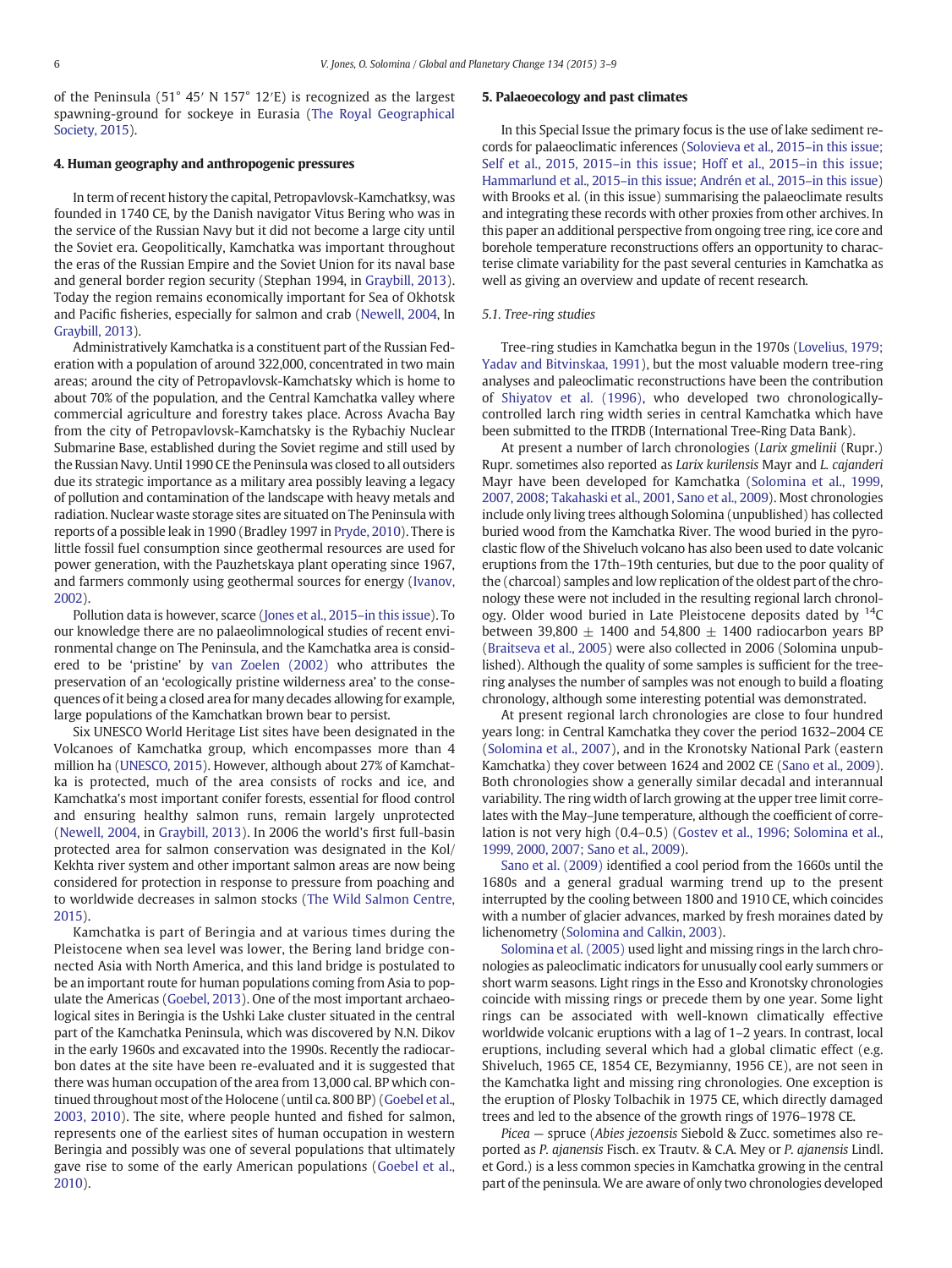in the area of Shiveluch volcano (1700 to 2003 CE) and the Kamchatka river valley (1793–2003 CE) (Solomina, unpublished). They show a generally similar pattern of variations to the regional larch curve and a similar, but less strong climatic signal as the larch at the upper tree limit.

Pine — dwarf pine (P. pumila (Pall.) Regel) is a wide spread species in Kamchatka, very well adapted to the severe northern climate. The trees can live up to 250 years, but have only been used for tree ring analyses sporadically. The growth of pine is strongly controlled by the production of cones with 2–4 years cycles that biases the climatic signal in ring width. [Khomentovsky \(1995\)](#page-5-0) studied the ecology of dwarf pine in Kamchatka and developed several ring width (RW) chronologies (personal communication) but these are not publically available.

Birch — in maritime Southern Kamchatka Stone Birch (B. Ermanii Cham.) dominates the natural forests. The trees can live up to 500 years, although the oldest birch trees in Kamchatka reported so far are only 350 years old ([Shamshin, 1999](#page-6-0)). [Gostev et al. \(1996\)](#page-5-0) found that a preliminary birch chronology from a coastal site near Petropavlovsk-Kamchatsky correlates with July–August temperatures. [Pugacheva](#page-5-0) [et al. \(2008\)](#page-5-0) found a significant correlation with March–May and May precipitation at two sites at different altitudes. This model can be used to assess the snow depth in Southern Kamchatka, which is an important parameter not only for the vegetation, but also for the reconstruction of the avalanche activity in this area. The chronologies from the both sites show positive, but weak correlation with July mean temperature ( $R =$ 0.27 and  $R = 0.28$  for upper and lower sites, respectively).

[Dolezal et al. \(2010\)](#page-5-0) found out that the ring width of birch growing at high-elevation (500–600 m) reacts positively to warm and dry conditions in June and July. The correlation with temperature in September and October is positive, whilst precipitation in these months plays a negative role in the radial growth. The trees growing at low-elevation increase the ring width when there is a lot of snow in winter. The growth of B. platyphylla Sukaczev in taiga in the interior of Kamchatka is limited by the low summer temperatures. On drier sites the ring width is positively correlated with April temperature and June precipitation.

[Dolezal et al. \(2014\)](#page-5-0) used a 230-year long chronology of B. ermanii growing in eastern maritime Kamchatka to reconstruct the mass balance and glacier variations in this area. They found the correlation of birch RW with the July temperature and with the mass balance of Koryto glacier. According to these records the periods AD 1984–1985, 1970–1976, 1953–1957, 1912–1926, 1855–1875, 1830–1845, 1805– 1820 and 1770–1780 were cold, whilst those at the end of 19th and in 20th centuries (AD 1990s, 1960s, 1930–1940s, 1880–1900s) were warm. The ring counting together with the tephrochronological data allowed a better constraint of the dates of moraines of Koryto glacier earlier described and dated by [Solomina and Calkin \(2003\).](#page-6-0)

#### 5.2. Tree rings and volcanoes

[Solomina et al. \(2008\)](#page-6-0) used tree ring analyses from pyroclastic flows in the Baidarnaia and Kamenskaia valleys to reconstruct the activity of the Shiveluch volcano. In the Baidarnaia valley the date of the eruption identified from the outer ring buried in the pyroclastic flow is 1756 CE. The inner part of wood buried in the pyroclastic flow dates back to around 1640 CE (no later than 1648 CE); this date provides the limiting age for an older eruption.

#### 5.3. Lahars (mudflows or debris flows)

The chronology and spatial distribution of the lahars from disturbed trees, geomorphic observations and remote sensing were reported recently by [Salaorni \(2014\)](#page-5-0). Using larch and willow tree rings she identified and mapped 26 previously unknown lahar events which occurred between 1729 and 2012 CE at Shiveluch volcano and 14 events which occurred after the 1990s at the Klyuchevskoy volcanoes. Most of the recorded events occurred in spring, underlining the importance of snow cover as a water source for lahar initiation.

In summer 2014 8 sites of birch, 2 sites of spruce and 21 sites of larch over the Kamchatka Peninsula were sampled by a joint American– Russian team (G.Wiles, V. Matskovsky, T. Kuderina, S. Frederick). This large collection will be used for the spatial reconstruction of climate in this area.

#### 5.4. Ice cores

Ice cores were retrieved in 1998 from glaciers at Ushkvosky (Gorshkov crater) and in 2006 at the Ichinsky volcano. The samples from the cores are partly processed and some results are published [\(Shiraiwa et al., 1997, 1999, 2001; Sato et al., 2013](#page-6-0)), although more are still in progress.

The Ushkovsky ice core is 211.7 m long. The age of the ice at the bottom is assessed to be between 640 and 830 years old according to two model scenarios [\(Shiraiwa et al., 2001\)](#page-6-0). The bottom of the glacier is frozen to the bed, with a bottom temperature of  $-2.8 \pm 1$  °C. The surface melting does not seriously modify the isotopic and chemical signals; therefore the core can be used for the reconstruction of several environmental parameters over the last centuries. Oxygen and Deuterium isotope profiles show a clear annual signal and the accuracy of the dating of annual layers is assessed as  $\pm 2$  years since 1826 CE. Several ash layers from historical eruptions have also been used for additional age control [\(Shiraiwa et al., 2001\)](#page-6-0). The comparison of ring width minima and those of Melt Feature Index confirms a 1–3 year dating accuracy for this ice core over the late 18th to 20th centuries ([Solomina et al.,](#page-6-0) [2007](#page-6-0)).

The oxygen isotopes ( $\delta^{18}O$ ) and ammonium and nitrate ions in the Ushkovsky ice core were analysed from the surface down to 110 m (1823–1997 CE) ([Shiraiwa et al., 2001; Shiraiwa and Yamaguchi,](#page-6-0) [2002](#page-6-0)), whilst deuterium (δD) and past accumulation were analysed to 140.7 m (1736–1997 CE) [\(Sato et al., 2013\)](#page-5-0). The average level of δD changed by 6.0‰ from 1736–1880 to 1910–1997 CE and this shift is probably related to the 20th century warming (Sato et al. 2014). The highest reconstructed accumulation rates are recorded at 1810–1850 CE, 1910 and 1970 CE, periods which coincide with glacier advances in Kamchatka.

The Ushkovsky ice core was also used to infer biomass burning using numerous tracers, such a levoglucosan and vanillic, p-hydroxybenzoic, dehydroabietic acids and concentrations of total organic carbon. Levoglucosan showed peaks in 1705, 1759, 1883, 1915, 1949 and 1972 CE, which roughly corresponded to the warm years in the high latitudes of the Northern hemisphere. Another tracer specific for the burning of conifer resin, showed a gradual increase over the 20th century [\(Kawamura et al., 2012](#page-5-0)).

The Ichinsky ice core is 115 m long with a temperature of  $-3.4$  °C at the bottom of the borehole. The δD profile of the Ichinsky ice core did not show clear seasonal variations therefore the age of the core was estimated by comparison with the δD profile of the Ushkovsky ice cap. The negative peaks of δD are interpreted as a sign of expansion of sea ice in the Sea of Okhotsk. The percentage of melt features was high in the 1950–60s and the mid-1990s–2000s and generally coincides with the increase in cyclone activity in Kamchatka [\(Matoba et al., 2011\)](#page-5-0).

### 5.5. Boreholes

The data from the series of repeated temperature logs in boreholes up to a depth of up to 400 m were used in the central part of Kamchatka for the inference of the low frequency changes of surface temperature. The reconstruction shows a general warming of about 1 °C in 20th century, and a cooling during most of the 19th century [\(Cernák et al., 2006](#page-5-0)). Although the resolution of these records is low, the data is extremely important as independent records of temperature variations.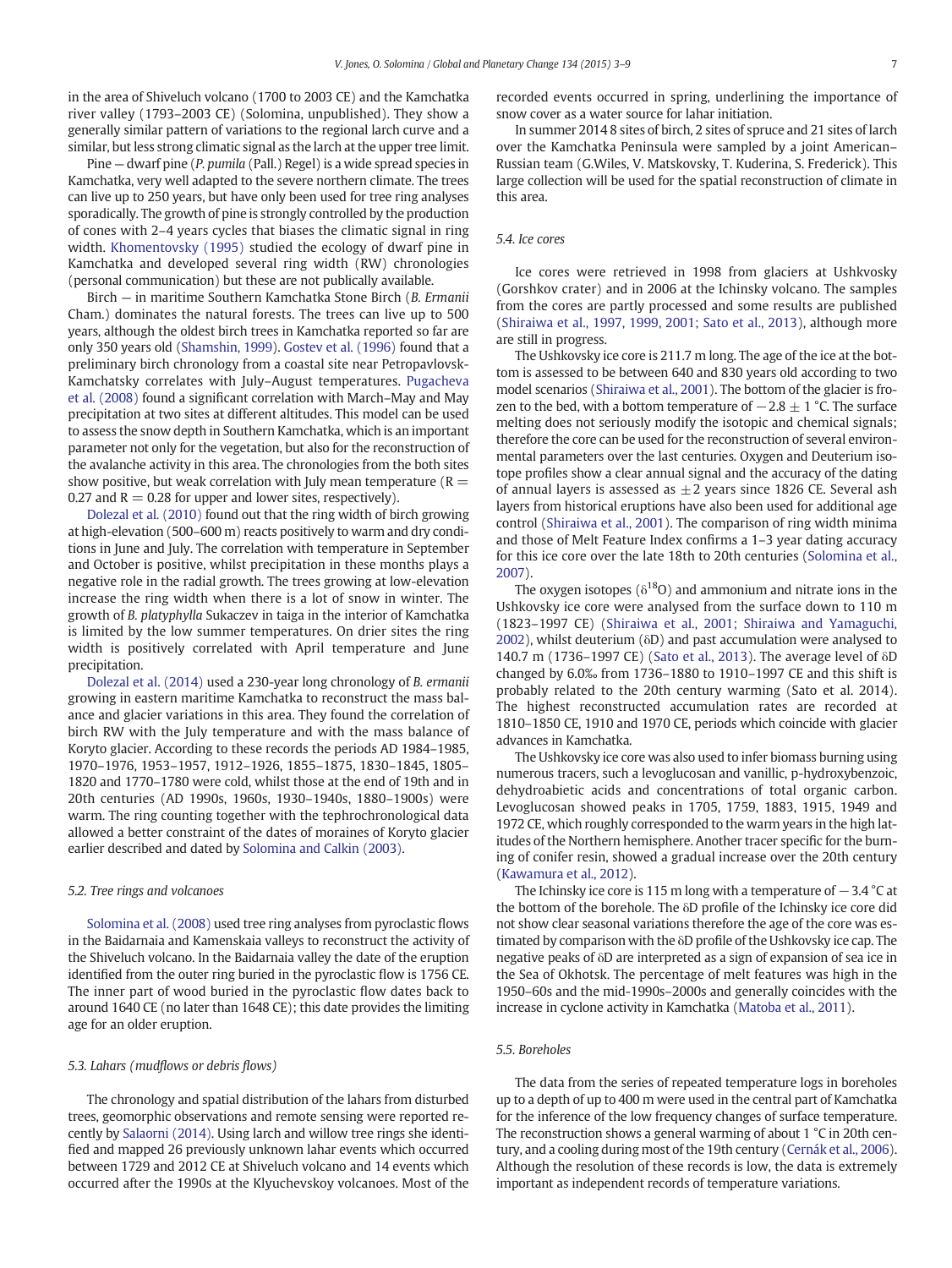#### <span id="page-5-0"></span>5.6. Palaeoclimate summary

The Kamchatka region is rich in paleoclimatic proxies which have already provided important information on the environmental changes in The Peninsula in the recent past placing the modern climate changes in a longer context. The period of the last 200 years is sufficiently covered by the proxy information, including reconstructions with annual resolution. In this period the tree-rings, ice cores, boreholes, and glacier fluctuations recorded a 1 °C warming and a general glacier retreat, i.e. the transition from the Little Ice Age climate to the modern one. Although the proxies have different resolution, accuracy and seasonality in general they demonstrate a coherent picture of environmental changes in the last two centuries. The tree ring and ice core records are up to four-six hundred years long and they provide information on annual to decadal variability of summer temperature, accumulation processes, volcanic eruptions and lahar activity. The information beyond the Little Ice Age is scarce, but multi-proxy reconstructions show much potential; see Brooks et al. (in this issue) for a synthesis.

#### Acknowledgements

The work was funded by NERC (NE/H008160/1 Influence of Glocal teleconnections on Holocene Climate in Kamchatka). Miles Irving from the Cartographic Office, Department of Geography UCL is thanked for production of maps in this volume.

#### References

- Andrén, E., Klimaschewski, A., Self, A.E., St. Amour, N., Andreev, A.A., Bennett, K.D., Conley, D.J., Edwards, T.W.D., Solovieva, N., Hammarlund, D., 2015. [Holocene climate and en](http://refhub.elsevier.com/S0921-8181(15)00113-7/rf0005)[vironmental change in north-eastern Kamchatka \(Russian Far East\), inferred from a](http://refhub.elsevier.com/S0921-8181(15)00113-7/rf0005) [multi-proxy study of lake sediments. Glob. Planet. Chang. 134, 40](http://refhub.elsevier.com/S0921-8181(15)00113-7/rf0005)–53 (in this issue).
- Barr, I.D., Solomina, O., 2014. [Pleistocene and Holocene glacier](http://refhub.elsevier.com/S0921-8181(15)00113-7/rf0010) fluctuations upon the [Kamchatka Peninsula. Glob. Planet. Chang. 113, 110](http://refhub.elsevier.com/S0921-8181(15)00113-7/rf0010)–120.
- Barr, I.D., Spagnolo, M., 2013. [Palaeoglacial and palaeoclimatic conditions in the NW](http://refhub.elsevier.com/S0921-8181(15)00113-7/rf0015) Pacifi[c, as revealed by a morphometric analysis of cirques upon the Kamchatka](http://refhub.elsevier.com/S0921-8181(15)00113-7/rf0015) [Peninsula. Geomorphology 192, 15](http://refhub.elsevier.com/S0921-8181(15)00113-7/rf0015)–29.
- Braitseva, O.A., Melekestsev, I.V., Ponomareva, V., Kirianov, V.Y., Litasova, S.N., Sulerzhitsky, L.D., 1992. [Tephra of the largest prehistoric Holocene volcanic eruptions](http://refhub.elsevier.com/S0921-8181(15)00113-7/rf0020) [in Kamchatka. Quat. Int. 13/14, 177](http://refhub.elsevier.com/S0921-8181(15)00113-7/rf0020)–180.
- Braitseva, O.A., Ponomareva, V.V., Sulerzhitsky, L.D., Melekestsev, I.V., Bailey, J., 1997. [Holocene key-marker tephra layers in Kamchatka, Russia. Quat. Res. 47, 125](http://refhub.elsevier.com/S0921-8181(15)00113-7/rf0025)–139.
- Braitseva, O.A., Melekestsev, I.V., Sulerzhitsky, L.D., 2005. [New data on the age of](http://refhub.elsevier.com/S0921-8181(15)00113-7/rf0030) [Pleistocene deposits in the Central Kamchatka depression. Stratigr. Geol. Correl. 13,](http://refhub.elsevier.com/S0921-8181(15)00113-7/rf0030) 106–[115.](http://refhub.elsevier.com/S0921-8181(15)00113-7/rf0030)
- Cernák, V., Šafanda, J., Bodri, L., Yamano, M., Gordeev, E., 2006. [A comparative study of](http://refhub.elsevier.com/S0921-8181(15)00113-7/rf0035) [geothermal and meteorological records of climate change in Kamchatka. Stud.](http://refhub.elsevier.com/S0921-8181(15)00113-7/rf0035) [Geophys. Geod. 50, 675](http://refhub.elsevier.com/S0921-8181(15)00113-7/rf0035)–695.
- Dirksen, V., Dirksen, O., Diekmann, B., 2013. [Holocene vegetation dynamics and climate](http://refhub.elsevier.com/S0921-8181(15)00113-7/rf0040) [change in Kamchatka Peninsula, Russian Far East. Rev. Palaeobot. Palynol. 190, 48](http://refhub.elsevier.com/S0921-8181(15)00113-7/rf0040)–65.
- Dolezal, J., Ishii, H., Takahaski, K., Vetrova, V.P., Homma, K., Sumida, A., Hara, T., 2010. [Climatic factors affecting radial growth of](http://refhub.elsevier.com/S0921-8181(15)00113-7/rf0045) Betula ermanii and Betula platypylla in [Kamchatka. Can. J. For. Res. 40, 273](http://refhub.elsevier.com/S0921-8181(15)00113-7/rf0045)–285.
- Dolezal, J., Altman, J., Vetrova, V.P., Hara, T., 2014. [Linking two centuries of tree growth](http://refhub.elsevier.com/S0921-8181(15)00113-7/rf0050)
- [and glacier dynamics with climate changes in Kamchatka. Clim. Chang. 124, 207](http://refhub.elsevier.com/S0921-8181(15)00113-7/rf0050)–220. Eichhorn, M.P., 2010. [Boreal forests of Kamchatka: structure and composition. Forests 1,](http://refhub.elsevier.com/S0921-8181(15)00113-7/rf0055) 154–[176.](http://refhub.elsevier.com/S0921-8181(15)00113-7/rf0055)
- Glebova, S., Ustinova, E., Sorokin, Y., 2009. [Long term changes of atmospheric centres and](http://refhub.elsevier.com/S0921-8181(15)00113-7/rf0060) [climate regime of the Okhotsk Sea in the last three decades. In: Kashiwai, M.,](http://refhub.elsevier.com/S0921-8181(15)00113-7/rf0060) [Kankakov, G. \(Eds.\), PICES Scienti](http://refhub.elsevier.com/S0921-8181(15)00113-7/rf0060)fic Report, pp. 3–9.
- Gledhill, D., 2007. [Kamchatka: A Journey and Guide to Russia's Land of Ice and Fire.](http://refhub.elsevier.com/S0921-8181(15)00113-7/rf0065) [Odyssey Books and Guides, Hong Kong \(311 pp.\)](http://refhub.elsevier.com/S0921-8181(15)00113-7/rf0065).
- Goebel, T., 2013. [Archaeological records: global expansion 300,000](http://refhub.elsevier.com/S0921-8181(15)00113-7/rf0070)–8000 years ago, [America. In: Elias, S. \(Ed.\), Encyclopedia of Quaternary Science, second edition](http://refhub.elsevier.com/S0921-8181(15)00113-7/rf0070) [Elsevier, Amsterdam, p. 3631](http://refhub.elsevier.com/S0921-8181(15)00113-7/rf0070).
- Goebel, T., Waters, M.R., Dikova, M., 2003. [The archaeology of Ushki Lake, Kamchatka, and](http://refhub.elsevier.com/S0921-8181(15)00113-7/rf0075) [the Pleistocene peopling of the Americas. Science 301, 501](http://refhub.elsevier.com/S0921-8181(15)00113-7/rf0075)–505.
- Goebel, T., Slobodin, S.B., Waters, M.R., 2010. [New dates from Ushki-1, Kamchatka,](http://refhub.elsevier.com/S0921-8181(15)00113-7/rf0080) confi[rm 13,000 cal BP age for earliest Paleolithic occupation. J. Archaeol. Sci. 37,](http://refhub.elsevier.com/S0921-8181(15)00113-7/rf0080) 2640–[2649.](http://refhub.elsevier.com/S0921-8181(15)00113-7/rf0080)
- Gostev, M., Wiles, G., D'Arrigo, R., Jacoby, G., Khomentovsky, P., 1996. [Early summer tem](http://refhub.elsevier.com/S0921-8181(15)00113-7/rf0085)[peratures since 1670 A.D. for Central Kamchatka reconstructed based on a Siberian](http://refhub.elsevier.com/S0921-8181(15)00113-7/rf0085) [larch tree-ring width chronology. Can. J. For. Res. 26, 2048](http://refhub.elsevier.com/S0921-8181(15)00113-7/rf0085)–2052.
- Graybill, J., 2013. [Imagining resilience: situating perceptions and emotions about climate](http://refhub.elsevier.com/S0921-8181(15)00113-7/rf0090) [change on Kamchatka, Russia. GeoJournal 78, 817](http://refhub.elsevier.com/S0921-8181(15)00113-7/rf0090)–832.
- Hammarlund, D., Klimaschewski, A., St.Amour, N.A., Andrén, E., Self, A.E., Solovieva, N., Andreev, A.A., Barnekow, L., Edwards, T.W.D., 2015. [Late Holocene expansion of](http://refhub.elsevier.com/S0921-8181(15)00113-7/rf0095)

Siberian dwarf pine (Pinus pumila[\) in Kamchatka in response to increased snow](http://refhub.elsevier.com/S0921-8181(15)00113-7/rf0095) [cover as inferred from lacustrine oxygen isotope records. Glob. Planet. Chang. 134,](http://refhub.elsevier.com/S0921-8181(15)00113-7/rf0095) 90–[99 \(in this issue\).](http://refhub.elsevier.com/S0921-8181(15)00113-7/rf0095)

- Hoff, U., Biskaborn, B.K., Dirksen, V.G., Dirksen, O.V., Kuhn, G., Meyer, H., Nazarova, L., Roth, A., Diekmann, B., 2015. [Holocene environment of Central Kamchatka, Russia:](http://refhub.elsevier.com/S0921-8181(15)00113-7/rf0100) [implications from a multi-proxy record of Two-Yurts Lake. Glob. Planet. Chang. 134,](http://refhub.elsevier.com/S0921-8181(15)00113-7/rf0100) 100–[116 \(in this issue\).](http://refhub.elsevier.com/S0921-8181(15)00113-7/rf0100)
- Itaki, T., Ikehara, K., 2004. [Middle to late Holocene changes of the Okhotsk Sea Intermediate](http://refhub.elsevier.com/S0921-8181(15)00113-7/rf0105) [Water and their relation to atmospheric circulation. Geophys. Res. Lett. 31, L24309](http://refhub.elsevier.com/S0921-8181(15)00113-7/rf0105).
- Ivanov, A., 2002. [The Far East. In: Shahgedanova, M. \(Ed.\), The Physical Geography of](http://refhub.elsevier.com/S0921-8181(15)00113-7/rf0110) [Northern Eurasia. Oxford University Press, Oxford, pp. 422](http://refhub.elsevier.com/S0921-8181(15)00113-7/rf0110)–447.
- Jones, V.J., Rose, N.L., Self, A.E., Solovieva, N., Yang, H., 2015. [Evidence of global pollution](http://refhub.elsevier.com/S0921-8181(15)00113-7/rf0115) [and recent environmental change in Kamchatka, Russia. Glob. Planet. Chang. 134,](http://refhub.elsevier.com/S0921-8181(15)00113-7/rf0115) 81–[89 \(in this issue\).](http://refhub.elsevier.com/S0921-8181(15)00113-7/rf0115)
- Katsuki, K., Khim, B.K., Itaki, T., Okazaki, Ikehara, K., Shin, Y., Yoon, H., Kang, C.Y., 2010. [Sea-ice distribution and atmospheric pressure patterns in southwestern Okhotsk](http://refhub.elsevier.com/S0921-8181(15)00113-7/rf0120) [Sea since the Last Glacial Maximum. Glob. Planet. Chang. 72, 99](http://refhub.elsevier.com/S0921-8181(15)00113-7/rf0120)–107.
- Kawamura, K., Izawa, Y., Mochida, M., Shiraiwa, T., 2012. [Ice core records of biomass burn](http://refhub.elsevier.com/S0921-8181(15)00113-7/rf0125)[ing tracers \(levoglucosan and dehydroabietic, vanillic and p-hydroxybenzoic acids\)](http://refhub.elsevier.com/S0921-8181(15)00113-7/rf0125) [and total organic carbon for past 300 years in the Kamchatka Peninsula, Northeast](http://refhub.elsevier.com/S0921-8181(15)00113-7/rf0125) [Asia. Geochim. Cosmochim. Acta 99, 317](http://refhub.elsevier.com/S0921-8181(15)00113-7/rf0125)–329.
- Khomentovsky, P.A., 1995. Ecology of dwarf pine (Pinus pumila [\(Pall.\) Regel\) in Kamchatka](http://refhub.elsevier.com/S0921-8181(15)00113-7/rf8655) [\(general overview\). Dal'nauka, Vladivostok, p. 227](http://refhub.elsevier.com/S0921-8181(15)00113-7/rf8655).
- Krestov, P.V., Omelko, A.O., Nakamura, Y., 2008. [Vegetation and natural habitats of](http://refhub.elsevier.com/S0921-8181(15)00113-7/rf0130) [Kamchatka. Ber. d. Reinh.-Tüxen-Ges. 20, 195](http://refhub.elsevier.com/S0921-8181(15)00113-7/rf0130)–218.
- Lovelius, N.B., 1979. [Variability of Tree Growth. Nauka, Leningrad \(232 pp.\)](http://refhub.elsevier.com/S0921-8181(15)00113-7/rf0135).
- Matoba, S., Shiraiwa, T., Tsushima, A., Sasaki, H., Muranyev, Y.D., 2011. [Records of sea-ice](http://refhub.elsevier.com/S0921-8181(15)00113-7/rf0140) [extent and air temperature at the Sea of Okhotsk from an ice core of Mount Ichinsky,](http://refhub.elsevier.com/S0921-8181(15)00113-7/rf0140) [Kamchatka. Ann. Glaciol. 52, 44](http://refhub.elsevier.com/S0921-8181(15)00113-7/rf0140)–50.
- Nazarova, L., de Hoog, V., Hoff, U., Dirksen, O., Diekmann, B., 2013. [Late Holocene climate](http://refhub.elsevier.com/S0921-8181(15)00113-7/rf0145) [and environmental changes in Kamchatka inferred from the subfossil chironomid](http://refhub.elsevier.com/S0921-8181(15)00113-7/rf0145) [record. Quat. Sci. Rev. 67, 81](http://refhub.elsevier.com/S0921-8181(15)00113-7/rf0145)–92.
- Neshataeva, V.Yu., 2009. [The Vegetation of Kamchatka Peninsula. KMK, Moscow](http://refhub.elsevier.com/S0921-8181(15)00113-7/rf0150) [\(In Russian, 537 pp.\).](http://refhub.elsevier.com/S0921-8181(15)00113-7/rf0150)
- Newell, J., 2004. [The Russian Far East: A Reference Guide for Conservation and Develop](http://refhub.elsevier.com/S0921-8181(15)00113-7/rf0155)[ment. Daniel and Daniel, McKinleyville, CA \(466 pp.\).](http://refhub.elsevier.com/S0921-8181(15)00113-7/rf0155)
- Nikulin, A., Levin, V., Carr, M., Herzberg, C., West, M., 2012. [Evidence for two upper mantle](http://refhub.elsevier.com/S0921-8181(15)00113-7/rf0160) [sources driving volcanism in Central Kamchatka. Earth Planet. Sci. Lett. 321](http://refhub.elsevier.com/S0921-8181(15)00113-7/rf0160)–322, [14](http://refhub.elsevier.com/S0921-8181(15)00113-7/rf0160)–19.
- Novakovsky, S., 1992. [Climatic provinces of the Russian Far East in relation to human](http://refhub.elsevier.com/S0921-8181(15)00113-7/rf0165) [activities. Geogr. Rev. 12, 100](http://refhub.elsevier.com/S0921-8181(15)00113-7/rf0165)–115.
- Pickart, R.S., Moore, G.W.K., Macdonald, A.M., Renfew, I.A., Walsh, J.E., Kessler, W.S., 2009. [Seasonal evolution of Aleutian low pressure systems: implications for the North](http://refhub.elsevier.com/S0921-8181(15)00113-7/rf0170) Pacifi[c subpolar circulation. J. Phys. Oceanogr. 39, 1317](http://refhub.elsevier.com/S0921-8181(15)00113-7/rf0170)–1339.
- Pinegina, T.K., Bourgeois, J., 2001. [Historical and paleo-tsunami deposits on Kamchatka](http://refhub.elsevier.com/S0921-8181(15)00113-7/rf0175) [Russia: long-term chronologies and long-distance correlations. Nat. Hazards 1,](http://refhub.elsevier.com/S0921-8181(15)00113-7/rf0175) 177–[185.](http://refhub.elsevier.com/S0921-8181(15)00113-7/rf0175)
- Plunket, G., Coulter, S.E., Ponomareva, V.V., Blaauw, M., Klimaschewski, A., Hammarlund, D., 2015. [Distal tephrochronology in volcanic regions: challenges and insights from](http://refhub.elsevier.com/S0921-8181(15)00113-7/rf0180) [Kamchatka lake sediments. Glob. Planet. Chang. 134, 25](http://refhub.elsevier.com/S0921-8181(15)00113-7/rf0180)–39 (in this issue).
- Ponomareva, V.V., Kyle, P.R., Pevzner, M., Sulerzhitsky, L.D., Hartman, M., 2007. [Holocene](http://refhub.elsevier.com/S0921-8181(15)00113-7/rf0185) [eruptive history of Shiveluch volcano, Kamchatka Peninsula. In: Eichelberger, J.,](http://refhub.elsevier.com/S0921-8181(15)00113-7/rf0185) [Ordeev, E., Asahara, M., Izbekov, P., Lees, J. \(Eds.\), Volcanism and Subduction: The](http://refhub.elsevier.com/S0921-8181(15)00113-7/rf0185) [Kamchatka Region. American Geophysical Union Geophysical Monograph Series](http://refhub.elsevier.com/S0921-8181(15)00113-7/rf0185) [172, pp. 263](http://refhub.elsevier.com/S0921-8181(15)00113-7/rf0185)–282.
- Ponomareva, V., Pornyagin, M., Pevzner, M., Blaauw, M., Klye, P., Derkachev, A., 2015. [Tephra from andesitic Shiveluch volcano, Kamchatka, NW Paci](http://refhub.elsevier.com/S0921-8181(15)00113-7/rf0190)fic: chronology of explosive eruptions and geochemical fi[ngerprinting of volcanic glass. Int. J. Earth Sci.](http://refhub.elsevier.com/S0921-8181(15)00113-7/rf0190) [104, 1459](http://refhub.elsevier.com/S0921-8181(15)00113-7/rf0190)–1482.
- Pryde, P., 2010. [Radioactive contamination. In: Shahgedanova, M. \(Ed.\), The Phys](http://refhub.elsevier.com/S0921-8181(15)00113-7/rf0195)[ical Geography of Northern Eurasia. Oxford University Press, Oxford,](http://refhub.elsevier.com/S0921-8181(15)00113-7/rf0195) [pp. 448](http://refhub.elsevier.com/S0921-8181(15)00113-7/rf0195)–462.
- Pugacheva, E., Solomina, O., Mikhalenko, V., 2008. The fi[rst attempt of spring precipitation](http://refhub.elsevier.com/S0921-8181(15)00113-7/rf0200) [reconstruction in South Kamchatka, using ring width of stone birch \(](http://refhub.elsevier.com/S0921-8181(15)00113-7/rf0200)Betula ermanii [Cham.\). Geophys. Res. Abstr. 10 \(EGU2008-A-00412\)](http://refhub.elsevier.com/S0921-8181(15)00113-7/rf0200).
- Qui, B., 2001. [Kuroshio and Oyashio Currents. Encyclopedia of Ocean Sciences. Academic](http://refhub.elsevier.com/S0921-8181(15)00113-7/rf9740) [Press., pp. 1413](http://refhub.elsevier.com/S0921-8181(15)00113-7/rf9740)–1425.
- Rodionov, S.N., Overland, J.E., Bond, N.A., 2005. [The Aleutian low and winter climatic](http://refhub.elsevier.com/S0921-8181(15)00113-7/rf0205) [conditions in the Bering Sea. Part I: classi](http://refhub.elsevier.com/S0921-8181(15)00113-7/rf0205)fication. J. Clim. 18, 160–177.
- Salaorni, E., 2014. [Tree-ring reconstruction of lahar activity in Kamchatka, Russia. Masters](http://refhub.elsevier.com/S0921-8181(15)00113-7/rf0210) [Thesis Faculty of Science. University of Bern Institute of Geological Sciences.](http://refhub.elsevier.com/S0921-8181(15)00113-7/rf0210)
- Sano, M., Furuta, F., Sweda, T., 2009. [Tree-ring-width chronology of Larix gmelinii as an](http://refhub.elsevier.com/S0921-8181(15)00113-7/rf9000) [indicator of changes in early summer temperature in east-central Kamchatka. J. For.](http://refhub.elsevier.com/S0921-8181(15)00113-7/rf9000) [Res. 14, 147](http://refhub.elsevier.com/S0921-8181(15)00113-7/rf9000)–154.
- Sato, T., Shiraiwa, T., Greve, R., Seddik, H., Edelmann, E., Zwinger, T., 2013. [Accumulation](http://refhub.elsevier.com/S0921-8181(15)00113-7/rf0215) [reconstruction and water isotope analysis for 1735](http://refhub.elsevier.com/S0921-8181(15)00113-7/rf0215)–1997 of an ice core from the [Ushkovsky volcano, Kamchatka and their relationships to North Paci](http://refhub.elsevier.com/S0921-8181(15)00113-7/rf0215)fic climate [records. Clim. Past 9, 2153](http://refhub.elsevier.com/S0921-8181(15)00113-7/rf0215)–2181.
- Self, A.E., Jones, V.J., Brooks, S.J., 2015. [Late Holocene environmental change in arctic](http://refhub.elsevier.com/S0921-8181(15)00113-7/rf0220) [western Siberia. The Holocene 25, 150](http://refhub.elsevier.com/S0921-8181(15)00113-7/rf0220)–165.
- Self, A.E., Klimaschewski, A., Solovieva, N., Jones, V.J., Andrén, E., Andreev, A.A., Hammarlund, D., Brooks, S.J., 2015. The relative infl[uences of climate and volcanic](http://refhub.elsevier.com/S0921-8181(15)00113-7/rf0225) [activity on Holocene lake development inferred from a mountain lake in central](http://refhub.elsevier.com/S0921-8181(15)00113-7/rf0225) [Kamchatka. Glob. Planet. Chang. 134, 66](http://refhub.elsevier.com/S0921-8181(15)00113-7/rf0225)–80 (in this issue).
- Shahgedanova, M., 2002. [The Physical Geography of Northern Eurasia. Oxford University](http://refhub.elsevier.com/S0921-8181(15)00113-7/rf0230) [Press, Oxford \(596 pp.\).](http://refhub.elsevier.com/S0921-8181(15)00113-7/rf0230)